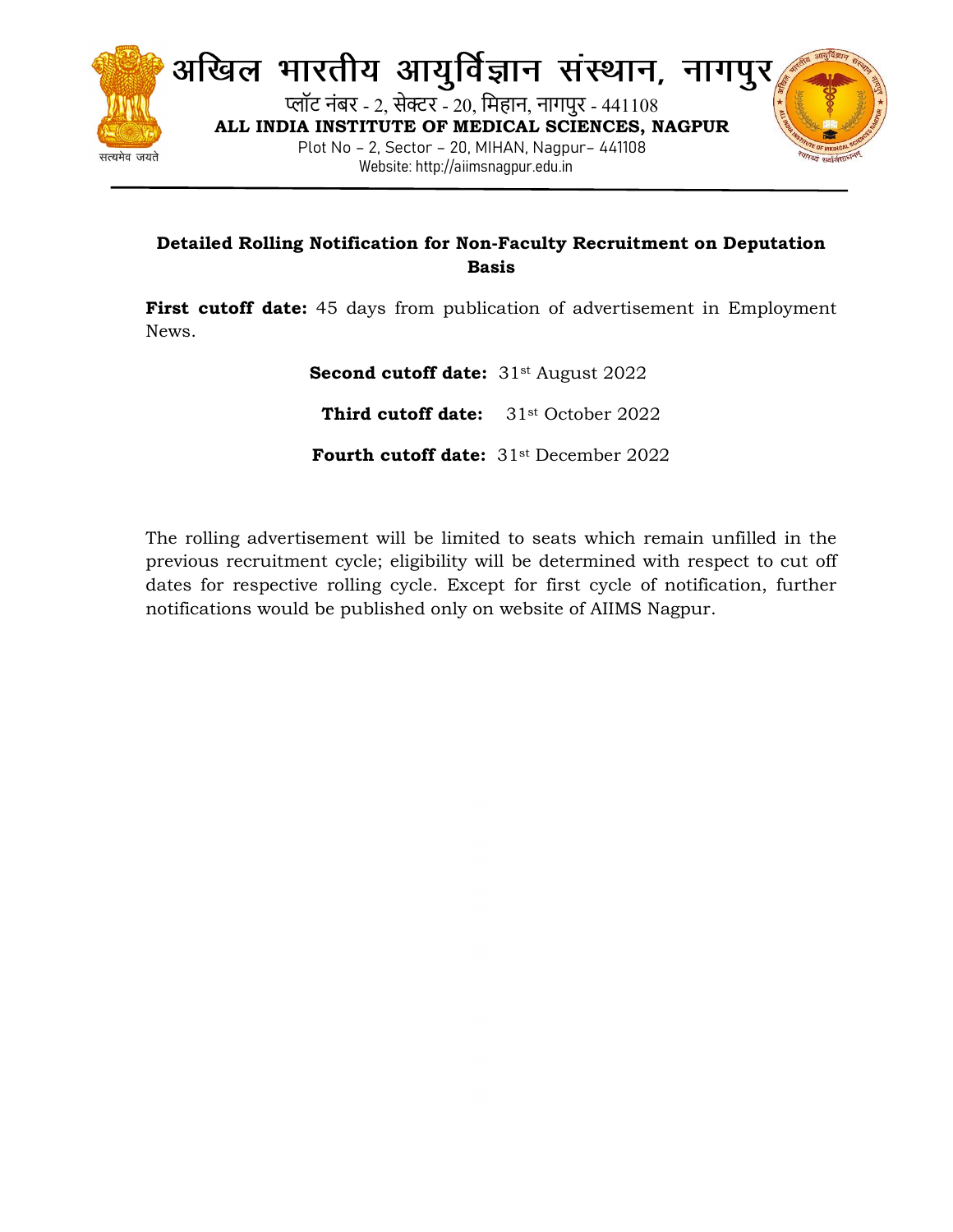

No. AIIMS-NGP/Admin./RECT/Deputation/2022/01 Date: 07/05/2022

Applications are invited in the prescribed proforma from suitable candidates for filling up following Group 'A & B' Posts on DEPUTATION BASIS in All India Institute of Medical Sciences, Nagpur. The essential qualification, experiences etc. required to applying for these posts are as under:

| Sr.<br>No. | Name of<br>Post                       | Level & Qualifications                                                                                                                                                                                                                                                                                                                                                                                                                                                                                                                                                                                                                      | No.<br>of<br>post |
|------------|---------------------------------------|---------------------------------------------------------------------------------------------------------------------------------------------------------------------------------------------------------------------------------------------------------------------------------------------------------------------------------------------------------------------------------------------------------------------------------------------------------------------------------------------------------------------------------------------------------------------------------------------------------------------------------------------|-------------------|
| 1.         | Executive<br>Engineer<br>(Electrical) | Pay Scale:<br><u>Level - 11 (₹ 67,700 - ₹ 2,08,700)</u><br>Essential: -<br>Holding the post of Executive Engineer<br>(Elect.) on regular basis OR Assistant Engineer<br>(Elect.) with 8 years of regular service in the<br>grade, from CPWD.<br>In the event of suitable candidates not being<br>available from CPWD similar officers from other<br>Engineering Departments<br>of<br>the<br>Central<br>Government/Central Statutory/<br>Autonomous<br>Bodies shall be considered.<br>An Officer taken on deputation shall possess<br>a Degree in Electrical Engineering.<br>(Period of deputation shall not ordinarily exceed)<br>3 years). | 01                |
| 2.         | Executive<br>Engineer<br>(Civil)      | Pay Scale:<br>Level - 11 (₹ 67,700 - ₹ 2,08,700)<br>Essential: -<br>Holding the post of Executive Engineer<br>(Civil) on regular basis OR Assistant Engineer<br>(Civil) with 8 years of regular service in the grade,<br>from CPWD.<br>In the event of suitable candidates not<br>being available from CPWD similar officers from<br>other Engineering Departments of the Central<br>Government/Central Statutory/ Autonomous<br>Bodies shall be considered.<br>An Officer taken on deputation shall<br>possess a Degree in Civil Engineering.<br>(Period of deputation shall not ordinarily exceed<br>3 years).                            | 01                |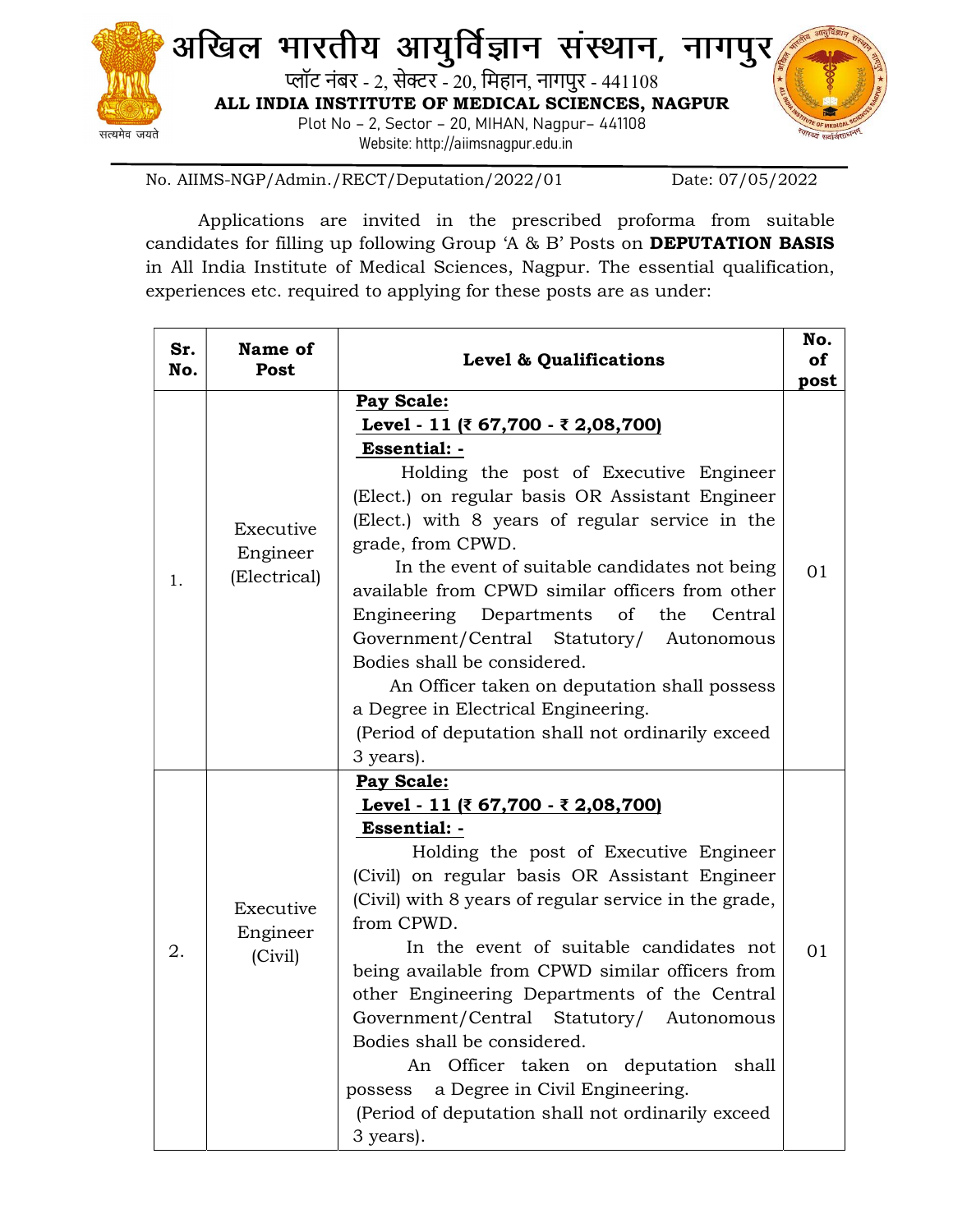|    |                                           | Pay Scale:                                                                                                                                                                                                                                                                                                                                                                                                                                                                                                                                                                                                                                                                                                                                                  |    |
|----|-------------------------------------------|-------------------------------------------------------------------------------------------------------------------------------------------------------------------------------------------------------------------------------------------------------------------------------------------------------------------------------------------------------------------------------------------------------------------------------------------------------------------------------------------------------------------------------------------------------------------------------------------------------------------------------------------------------------------------------------------------------------------------------------------------------------|----|
|    |                                           | Level - 11 (₹ 67,700 - ₹ 2,08,700)                                                                                                                                                                                                                                                                                                                                                                                                                                                                                                                                                                                                                                                                                                                          |    |
|    |                                           | Essential: -                                                                                                                                                                                                                                                                                                                                                                                                                                                                                                                                                                                                                                                                                                                                                |    |
| 3. | Assistant<br>Controller of<br>Examination | Officers of AIIMS holding analogous posts or<br>having 5/8 years of regular service in the posts<br>carrying pay scale or Rs. 2200-4000 (Grade Pay<br>Rs. $5,400/$ - as per 6 <sup>th</sup> CPC or in pay matrix<br>Level-10 as per $7th$ CPC) / 2000-3500 (Grade Pay<br>Rs. $4,600/$ - as per 6 <sup>th</sup> CPC or in pay matrix<br>Level-7 as per 7 <sup>th</sup> CPC) respectively and<br>possessing the following:<br>Degree of a recognized University or<br>i.<br>equivalent and<br>Track record of absolute integrity and<br>$\overline{\mathbf{ii}}$ .<br>proved ability to maintain strict confidentiality of<br>official matters.<br>Desirable:<br>Experience in organizing examinations                                                        | 01 |
|    |                                           | competitive test.<br>In the event of a suitable officer not being<br>available from among the Institute's employees,<br>selection shall be made from the officers of<br>Central Government including<br>Delhi<br>Administration<br>Central<br>or<br>Statutory/Autonomous bodies holding posts<br>and having qualifications and experience and<br>ability as specified above.                                                                                                                                                                                                                                                                                                                                                                                |    |
|    |                                           | (Period of deputation shall not ordinarily exceed<br>3 years).                                                                                                                                                                                                                                                                                                                                                                                                                                                                                                                                                                                                                                                                                              |    |
|    |                                           | Pay Scale:                                                                                                                                                                                                                                                                                                                                                                                                                                                                                                                                                                                                                                                                                                                                                  |    |
| 4. | Accounts<br>Officer                       | Level - 10 (₹ 56,100 - ₹ 1,77,500)<br>Essential: -<br>I. Officers under the Central Government or<br>Central Statutory/Autonomous Bodies holding<br>analogous posts on regular basis and handling<br>Accounts and Finance matters or holding posts of<br>Accounts/Audit Officer or equivalent in the pay<br>scale of Rs. 2375-3500 (Grade Pay Rs. 4,600 as<br>per 6 <sup>th</sup> CPC or in pay matrix Level-7 as per 7 <sup>th</sup><br>CPC) /Rs. 2200-4000 (Grade Pay Rs. 5,400/- as<br>per 6 <sup>th</sup> CPC or in pay matrix Level-10 as per 7 <sup>th</sup><br>CPC).<br>II. Assistant Accounts Officers in the pay scale of<br>Rs. 2000-3200 (Grade Pay Rs. $4,600/$ - as per 6 <sup>th</sup><br>CPC or in pay matrix Level-7 as per $7th$ CPC) with | 01 |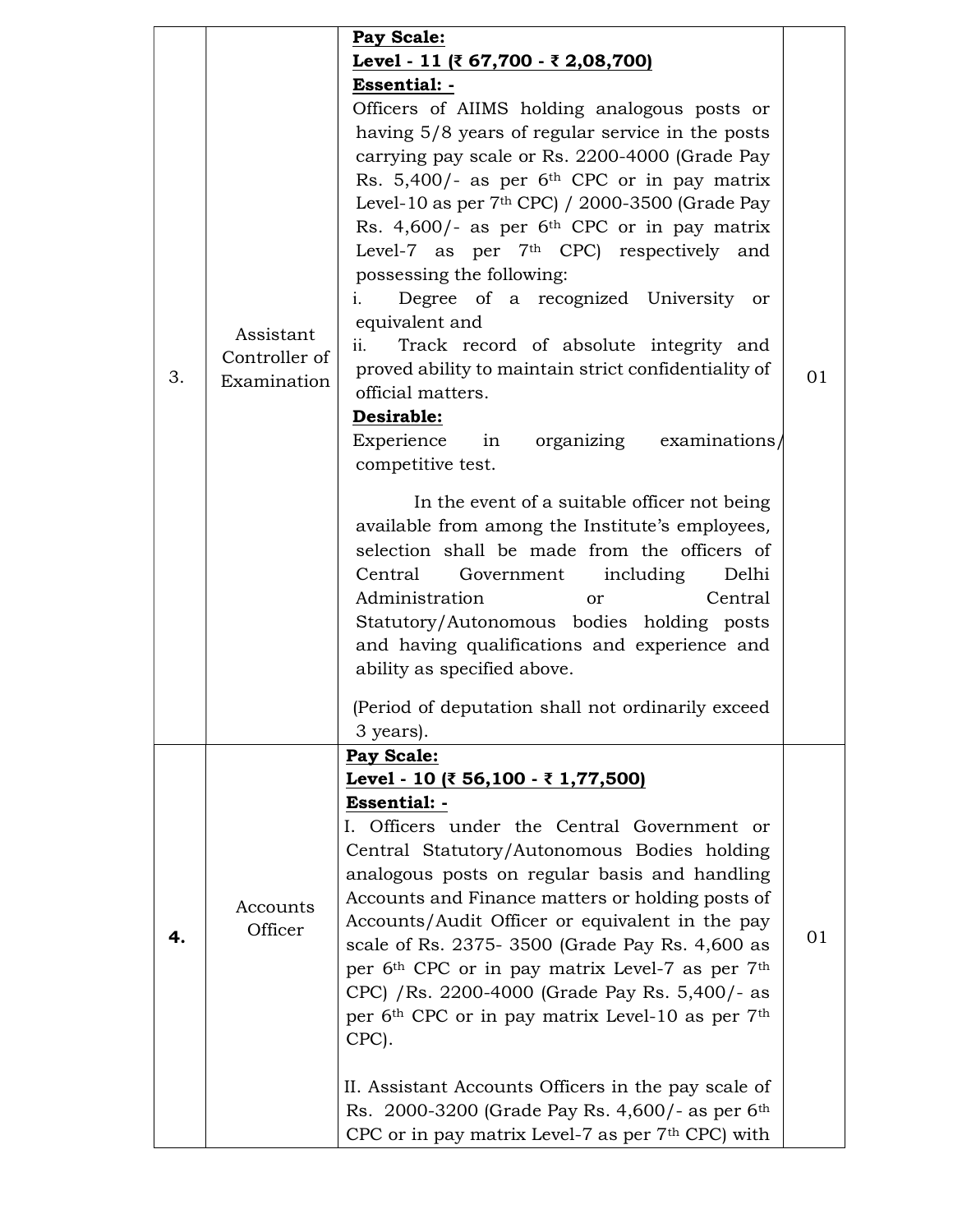|    |                     | 7 years of regular service in the grade (including             |    |
|----|---------------------|----------------------------------------------------------------|----|
|    |                     | the service in the grade of Junior Accounts                    |    |
|    |                     | Officer/Accountant in the scale of Rs. 1640-2900               |    |
|    |                     | (Grade Pay Rs. $4,200/$ - as per 6 <sup>th</sup> CPC or in pay |    |
|    |                     | matrix Level-6 as per 7 <sup>th</sup> CPC).                    |    |
|    |                     | (Period of deputation shall not ordinarily exceed 3            |    |
|    |                     | years).                                                        |    |
|    |                     | Pay Scale:                                                     |    |
|    | Librarian<br>$Gr-1$ | Level - 7 (₹ 44,900- ₹ 1,42,400)                               |    |
|    |                     | <b>Essential:</b>                                              |    |
|    |                     | Officers of the Central/ State, UT Governments                 |    |
|    |                     | or Officers of the Central Autonomous / Statutory              |    |
|    |                     | <b>Bodies or Public Sector Undertakings</b>                    |    |
|    |                     | A) i) Holding analogous posts on regular basis;                |    |
|    |                     | or                                                             |    |
|    |                     | ii) Posts in the scale of $Rs.1640-2900$ ([Level-6             |    |
| 5. |                     | as per 7 <sup>th</sup> CPC) with 3 year of regular service in  | 01 |
|    |                     | the grade; and                                                 |    |
|    |                     | B) Having the following qualification:                         |    |
|    |                     | i) M. Sc/ M.A./ M. Com Degree and                              |    |
|    |                     | ii) Bachelor's degree in Library Sciences; and                 |    |
|    |                     | iii) Experience in acquisition of books, periodicals           |    |
|    |                     | and documentation work in a Medical or other                   |    |
|    |                     | Library of standing.                                           |    |
|    |                     | (Period of deputation shall not ordinarily exceed)             |    |
|    |                     |                                                                |    |
|    |                     | 3 years).                                                      |    |

## GENERAL CONDITIONS INFORMATION FOR THE CANDIDATES:

1. The number of posts is tentative and is liable to change based on the Institute's requirements. These posts are advertised as per the Recruitment Rules of AIIMS New Delhi.

2. Maximum age limit for applying for the aforesaid posts on deputation is 56 years as on last date of receipt of application.

3. The initial period of deputation shall be 3 years.

## 4. Application from Non-government employee will not be entertained.

5. The posts carry usual allowance as admissible to central Government Employees of similar status stationed at Nagpur (Maharashtra).

6. The Officers, who fulfill the above qualifications / Eligibility may submit their application through *proper channel* in prescribed pro forma, available on institutes' website i.e. http://aiimsnagpur.edu.in to The Deputy Director (Admin), All India Institute of Medical Sciences, Plot No. 02, Sector 20, MIHAN, Nagpur - 441108. (Maharashtra) by speed post/Registered A.D. The